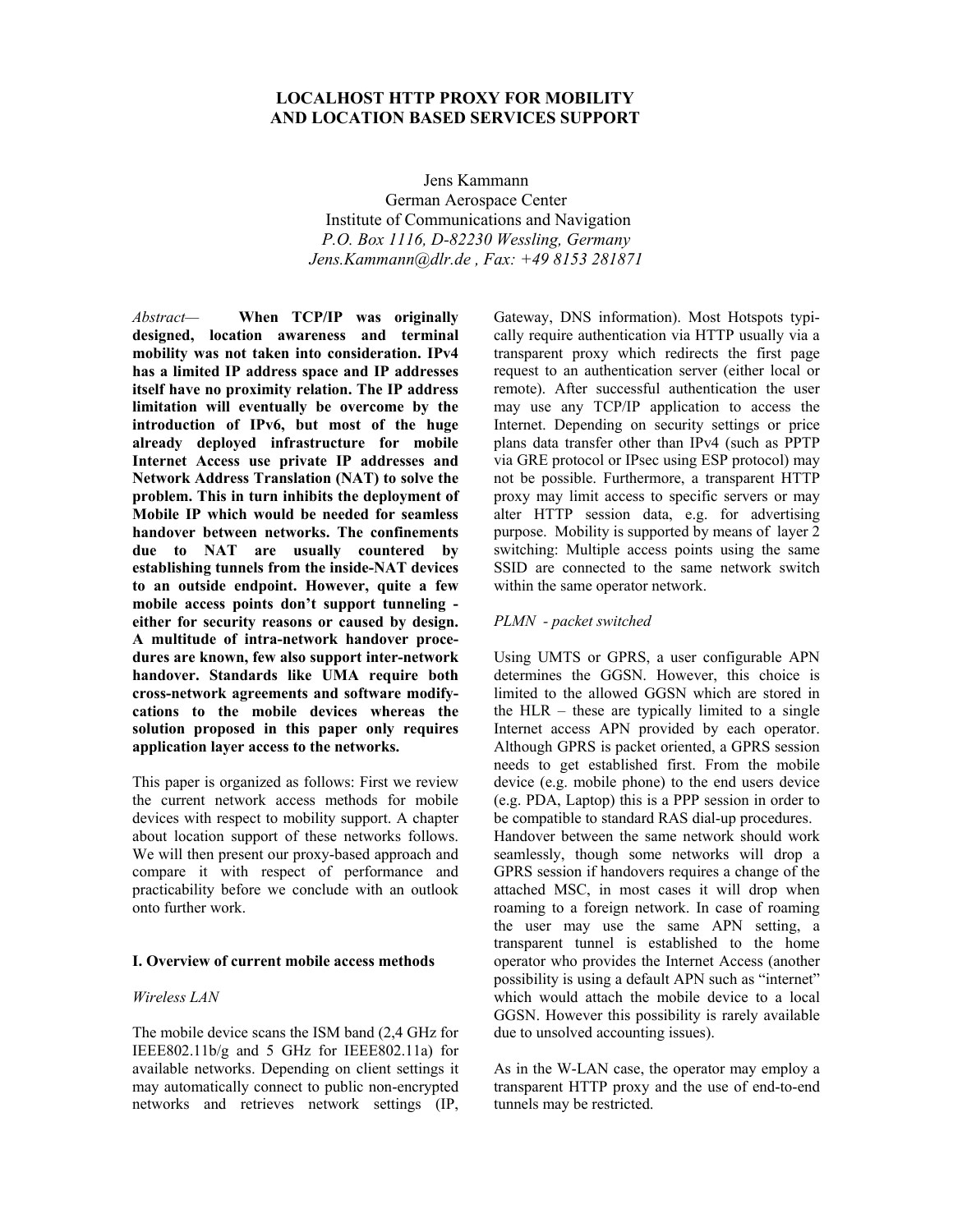

**Fig. 1: Access Networks** 

## *Bluetooth*

Originally designed for cable replacement, Bluetooth also can be used for network access using the LAN-Access profile or the personal area network profile (PAN). The former emulates a dial-up session using PPP protocol, the latter is still connection oriented on the Bluetooth network layer (L2cap connection), but uses Bluetooth Network Encapsulation Protocol (BNEP). PDAs and laptops typically support both profiles, but smart phones either don't or leave the feature undocumented in consideration of the mobile network operator's business case.

### **II. Sources of location information**:

Location based services may obtain device location by several means (see Fig. 2): The least attractive method is user input as GUI interaction distracts from the application or may be not an option at all when the user is in motion. The obvious option of sharing the routing information of cellular networks by querying the mobile switching centers is difficult as any known mobile phone standard failed to specify cross-network location interfaces. Mobile operators tend to implement proprietary location information systems, most are transaction based

(e.g. requesting the location of a currently assigned IP address using a XML interface). This might be a concession to event-based charging, but is unusable for applications which need continuous location information (e.g. map-based guidance).

However, in GSM and current 3GPP implementations the numerical cell id is often available to the mobile device either using special modem commands via a (sometimes virtual) serial interface or using function calls to widespread mobile operating systems such as Symbian OS or Pocket PC Phone Edition. Signal strength indicator may an – albeit coarse – replacement for the often difficult to obtain timing-advance information of TDD systems. In general, a mapping database is needed, some networks actually broadcast the geographic location of a base station (e.g. via cell-broadcast of Gauß-Krüger coordinates).

Inherent location information can be used in short range networks (e.g. Wireless LAN or Bluetooth MAC address mapped against either an managed database or public databases from wardrivers[1]). Few mobiles are already equipped with RF-ID readers – a promising technology for indoor location. As power consumption of satellite based navigation lowers, a growing number of devices is equipped with GPS (or the upcoming GALILEO) receivers, albeit sometimes confined as A-GPS solutions mainly to subject location information under operator control.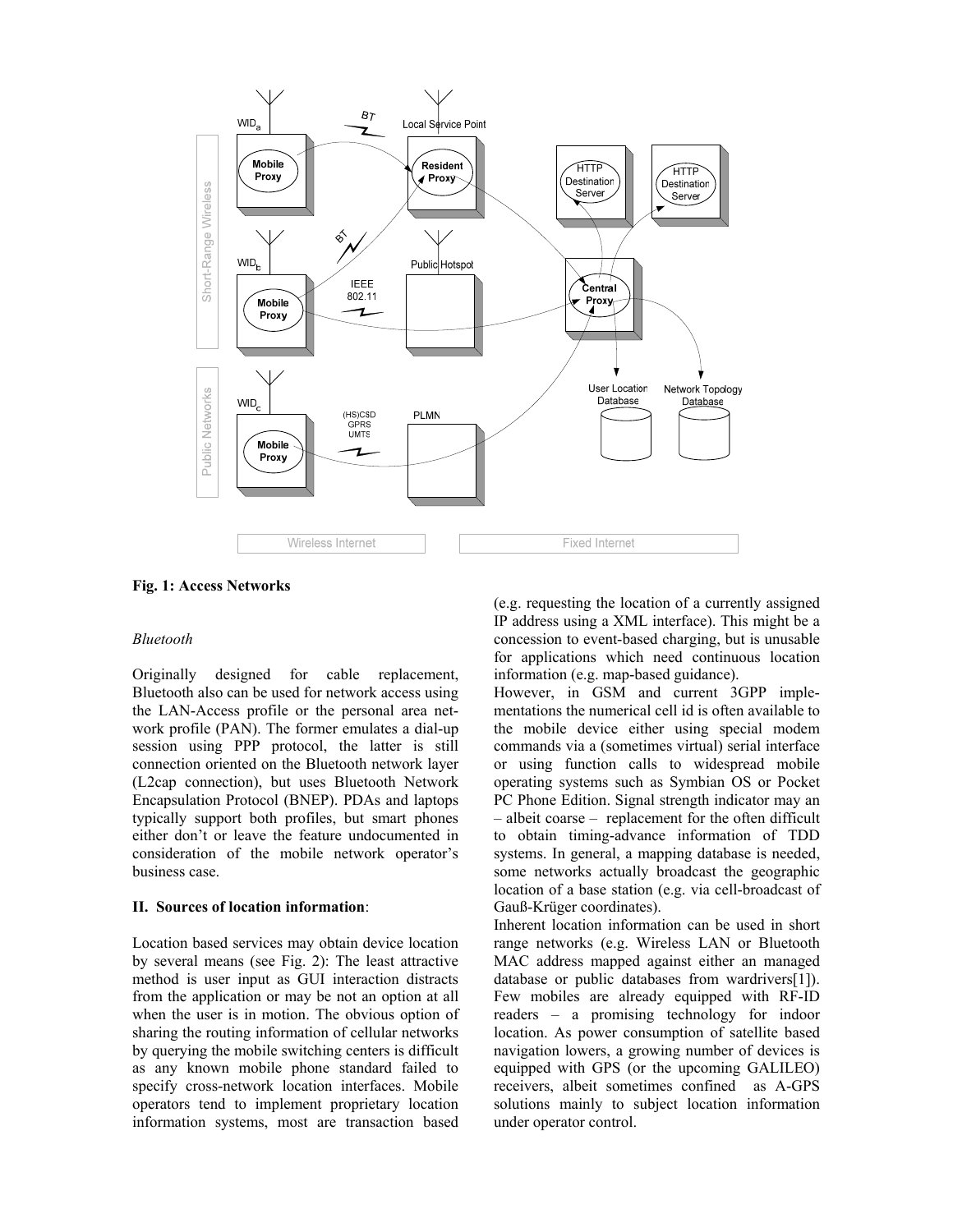

**Fig. 2: Sources of Location Information**

## **III. Proxy Approach**

In the following we assume applications using the HTTP protocol<sup>[2]</sup> to communicate with servers on the Internet. This covers services such as mobile access to the WWW including streaming video, SyncML and other applications with proxy support, e.g. software agents based on MIDP platform for mobile devices.

Fig. 1 shows the outline of the split-proxy infrastructure: A *mobile proxy* (MP) residing on the mobile device, an optional *resident proxy* (RP) located anywhere within an access network and finally a *central proxy* (CP) deployed anywhere on the Internet.

The MP accepts incoming TCP sessions on a specified port, so the applications will be set up to use localhost  $(127.0.0.1$  for IPv4 or ::1 for IPv6). Depending on the platform this done by configuring each application separately or the settings will be lodged within the configuration for network access. Some Web browsers also provide a convenient way using a proxy configuration script.

The MP connects to the CP depending on the type of network a device is attached. If the infrastructure (e.g. an WLAN or Bluetooth Hotspot) also provides an RP, it will be contacted first. Unfortunately there is no standardized method for addressing such a proxy (like *localhost* for the MP). One possibility is to assume co-location of TCP/IP gateway and proxy. If NAT is used, any other agreed private address may be used (e.g. 192.168.0.1).

One advantage of this approach is that every proxy can seamless add and evaluate information using HTTP headers. Proxy-aware applications may also add custom information, others will silently ignore unknown HTTP headers providing compatibility to theses applications.

Depending on the operating system, a MP instance has access to

- Available PLMNs
- Short range communication access points in range
- GPS WGS-84 coordinates
- RF-ID tags within range

# **HTTP Communication examples:**

The user's web browser is set up to use localhost  $(127.0.0.1$  for IPv4 or ::1 for IPv6) as local proxy. A request for a web page is appended by the mobile proxy's current view of the network:

GET /infotext.html HTTP/1.1 Host: [www.example.net:80](http://www.example.net/) **X-Location: WLAN, MAC=00:30:05:49:23:C8, SSID=public** 

The above shows an example for a WLANconnected device with SSID and MAC of the public access point.

When using a pure IP access network without crossnetwork awareness, this information is directly forwarded to a central proxy on the internet. In case of intelligent local access points (we call them local service points or LSP), the RP is added to the chain.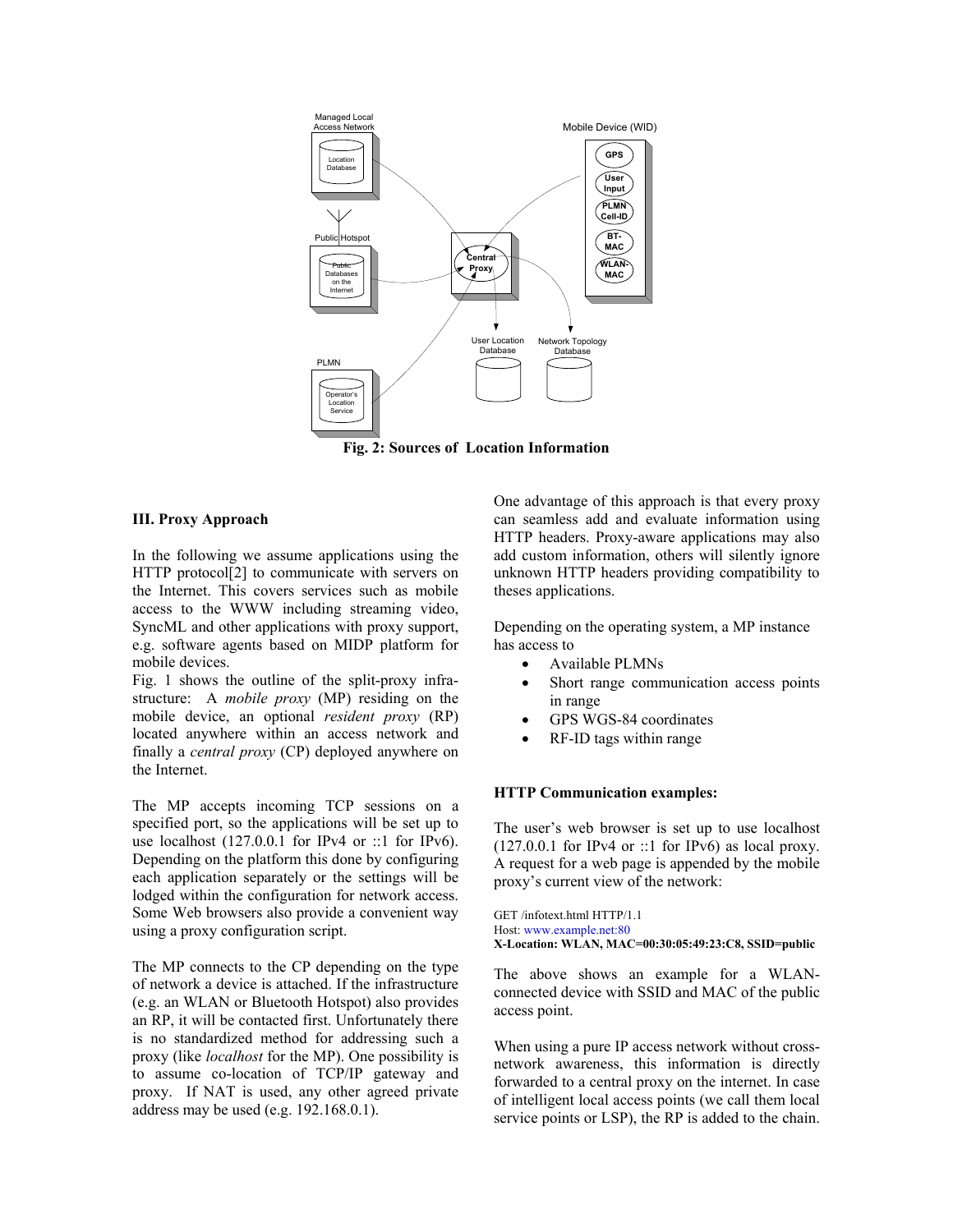Since its location is fixed and known, it can add inherent location information to the requests received from the mobile proxies. The proxy chain may also optimize the payload by means of compression or content adaptation (e.g. resizing images for mobile devices with small screen resolution)

The CP extracts the piggyback location information and stores it in the user location database and fetches the requested information from a server anywhere on the internet.

So, the user location database is dynamically updated every time a user or an application requests information using HTTP.

Based on input from the Network Topology Database the response is augmented by nearby network access facilities:

HTTP/1.1 200 OK Server: [Apache/](http://de.wikipedia.org/wiki/Apache_%28Software%29)2.0.53 ([Unix\)](http://de.wikipedia.org/wiki/Unix) [PHP/](http://de.wikipedia.org/wiki/PHP)5.0.3 Content-Length: *(size of infotext.html in Byte)* Content-Language: de Content-Type: text/html **X-Neighbor: WLAN, MAC=01:70:03:49:23:C8, SSID=public1, cost=0.2 X-Neighbor: UMTS, Network=262-01, cost=0.8 X-Neighbor: BT, MAC=08:23:33:49:2A:D1, cost=0.1, load=3**  Connection: close

The network topology database gets populated by:

- PLMN information: cell-id, signal strength, Gauß-Krüger coordinates
- User input (e.g. entering street name and zip code which is mapped using a geo database)
- If the user's device is equipped with GPS. LAT/LON and precision of location information is provided
- Public Hotspot directories (Mapping Access Point MAC address and SSID to position)
- Input from managed local access networks (for Bluetooth: Mapping MAC address to position), this may be dynamic in case of a self organizing network
- Another way to obtain information about non-cooperative networks is by means of "sensor mobiles" equipped with GPS and one or more radio-interfaces. These devices may continuously scan for available access networks and report these directly to the CP.

# **IV. Implementation**

The system was implemented for use with [Symbian](http://www.symbian.com/) OS UIQ compatible devices using Personal [JAVA](http://java.sun.com/) (see Fig. 3 for a screen shot). [Bluetooth](http://www.bluetooth.com/)  $&$  Cell-id access required system level implementation using the C++ API. As all proxies share the same code base, they can run on any JAVA-compatible platform in arbitrarily distribution.

Therefore, for development purpose it is possible to run MP, RP and CP on the same machine. The Network topology database uses a common LAMP ([Linux,](http://www.linux.org/) [Apache,](http://www.apache.org/) [MySQL,](http://www.mysql.com/) [PHP\)](http://www.php.net/) web development platform whereas the User Location Database was implemented using Servlets due to extensive persistence mechanisms.

|                                                    |                  | æ                |  |     |
|----------------------------------------------------|------------------|------------------|--|-----|
| <b>Heywow Settings</b><br><b>Local Information</b> |                  |                  |  |     |
| <b>Current Network:</b>                            |                  | Landsberg        |  |     |
| <b>Current Target:</b>                             |                  | Schmalzturm      |  |     |
| Current Category:                                  |                  | Sightseeing      |  |     |
| Curr. Internet Access:                             |                  | No               |  |     |
| LSP Bluetooth MAC: 00-04-61-82-18-81               |                  |                  |  |     |
| <b>LSP LAN IP:</b>                                 |                  |                  |  |     |
| <b>GSM Cell-ID:</b>                                |                  | 010600018703b3e1 |  |     |
| <b>Detach</b>                                      |                  |                  |  |     |
| V3.99                                              | <b>Bluetooth</b> |                  |  | End |
|                                                    |                  |                  |  |     |

**Fig. 3: Screenshot of a sample implementation of the mobile proxy for Symbian OS based mobile phones**

### **V. System Performance**

#### *Proxies*

Interposing additional data handling inevitably causes performance degradation compared to a direct client-server communication without proxies. Due to efficient handling of data streams, the throughput does not suffer significantly: On a test system physically connected via 100 MBit/s to the LAN, the maximum sustained throughput topped 35 MBit/s without any tweaking of TCP window size parameters – similar performance when using no proxies.